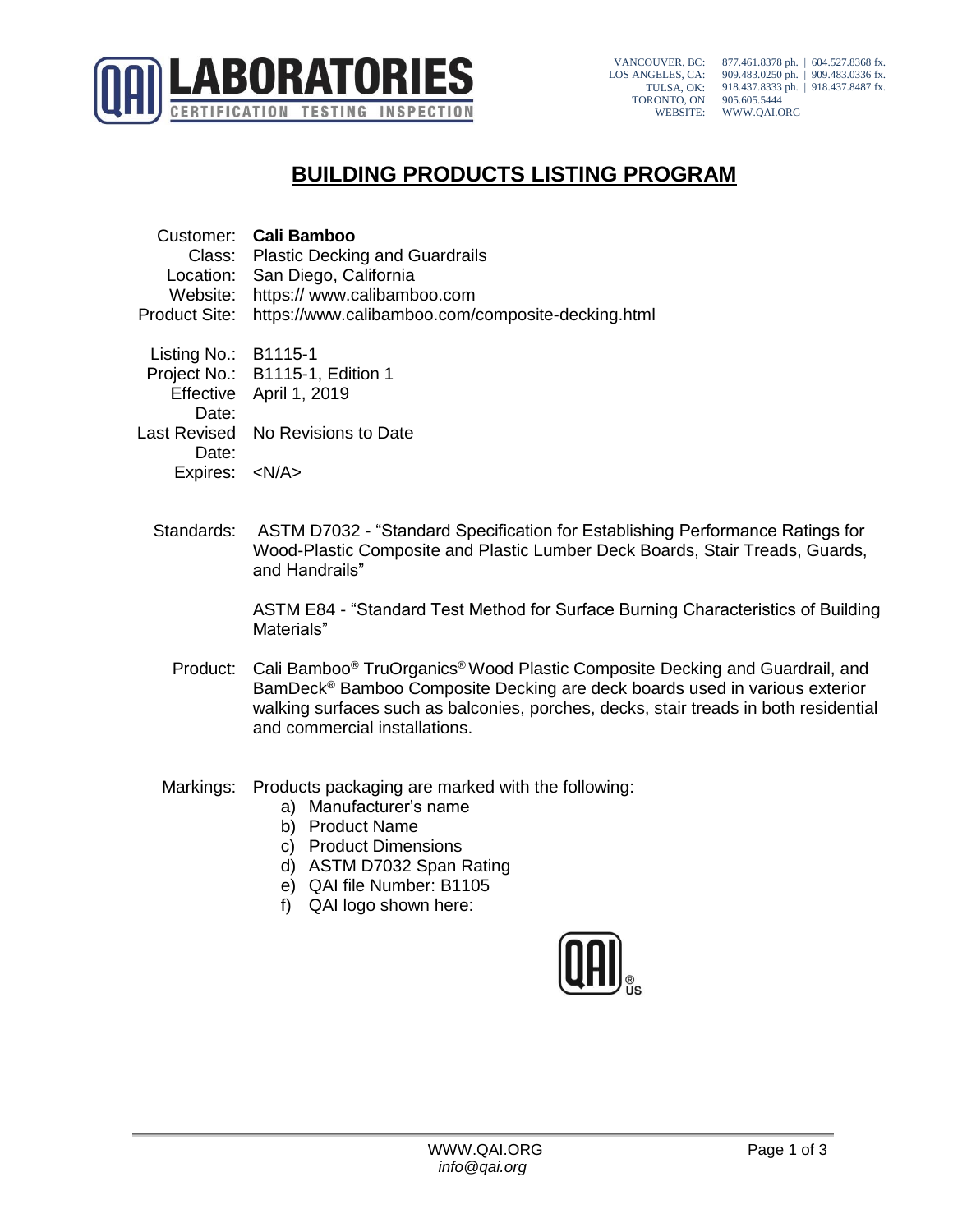

## **Deck Board Span Rating: (ASTM D7032)**

Models /

| Models /<br>Ratings: | <b>Cali Bamboo Decking Model</b>                                                       | <b>Span</b><br>(Inches) | Allowable Load (lbf/ft <sup>2</sup> ) |  |
|----------------------|----------------------------------------------------------------------------------------|-------------------------|---------------------------------------|--|
|                      | TruOrganics <sup>®</sup> Square Edge,<br>TruOrganics® 3G, and TruOrganics®<br>3G Wide. | 16                      | 100                                   |  |
|                      |                                                                                        | 12                      | 200                                   |  |
|                      | BamDeck® Square Edge, BamDeck®<br>3G, and BamDeck® 3G Wide.                            | 16                      | 100                                   |  |
|                      |                                                                                        | 12                      | 200                                   |  |
|                      | The above assemblies can withstand a wind uplift force of 100 psf.                     |                         |                                       |  |

**Stair Tread Rating: (ASTM D7032)**

| <b>Cali Bamboo Decking Model</b>     | <b>Maximum Span</b><br>(Inches) |
|--------------------------------------|---------------------------------|
| TruOrganics <sup>®</sup> Square Edge | 12                              |
| BamDeck <sup>®</sup> Square Edge     | 12                              |

## **Flammability Rating: (ASTM E84)**

| <b>Cali Bamboo Decking Model</b>           | <b>Flame Spread</b><br>Index (FSI) |  |
|--------------------------------------------|------------------------------------|--|
| TruOrganics <sup>®</sup> Square Edge       |                                    |  |
| TruOrganics <sup>®</sup> 3G                |                                    |  |
| TruOrganics <sup>®</sup> 3G Wide           | < 200                              |  |
| BamDeck <sup>®</sup> Square Edge           |                                    |  |
| BamDeck <sup>®</sup> 3G                    |                                    |  |
| BamDeck <sup>®</sup> 3G Wide               |                                    |  |
| <b>Guardrail Recognition: (ASTM D7032)</b> |                                    |  |

| <b>Cali Bamboo Guardrail</b> | <b>Maximum Height</b> | <b>Maximum Span</b> |
|------------------------------|-----------------------|---------------------|
| Model                        | (inches)              | (inches)            |
| TruOrganics Rail & Post Kit  | 42                    |                     |

Notes: Products must be installed with the manufacturer's published installation instructions and in accordance with the building codes recognized by the authority having jurisdiction.